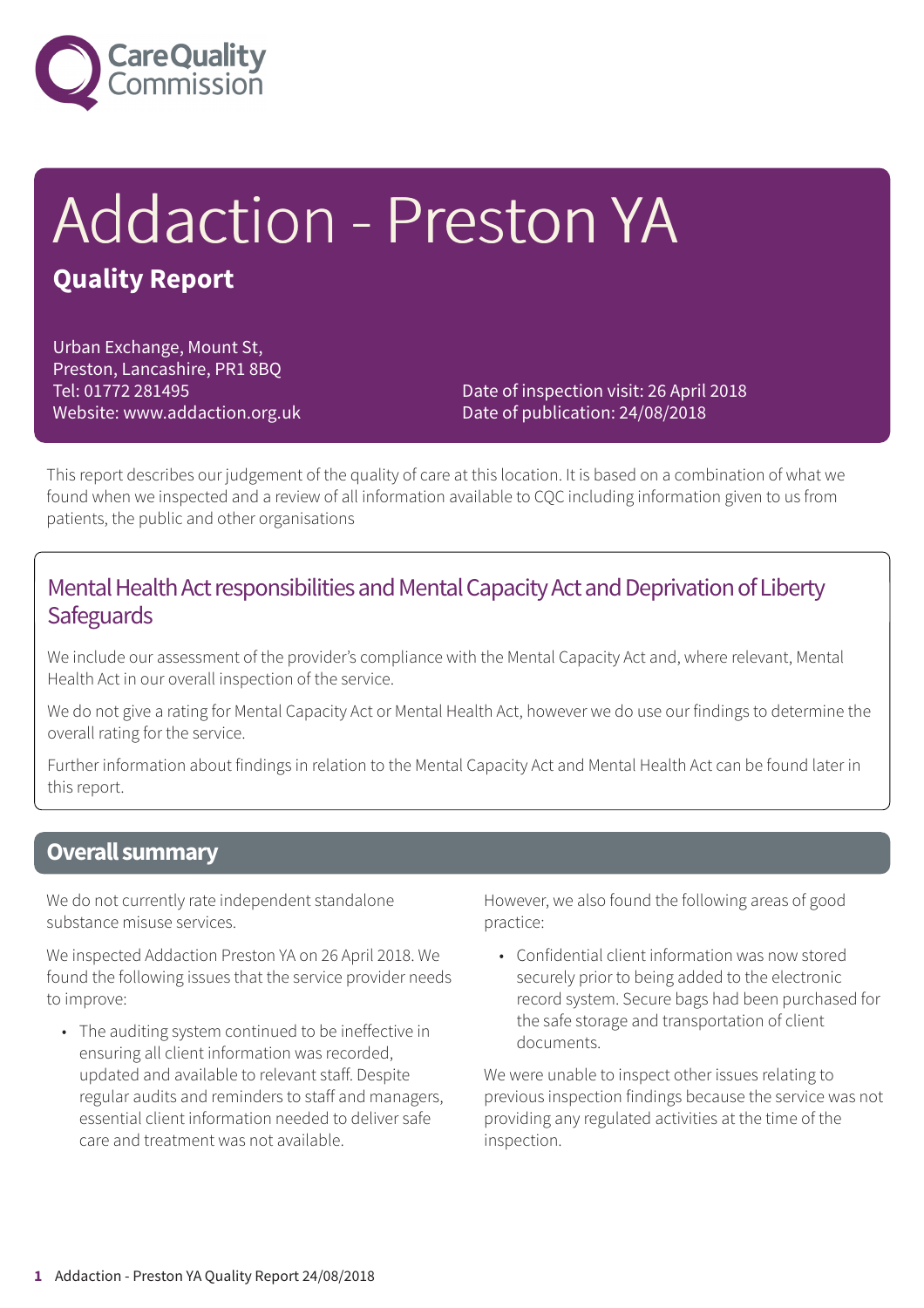# Summary of findings

## **Contents**

| Summary of this inspection                                 | Page           |
|------------------------------------------------------------|----------------|
| Background to Addaction - Preston YA                       | 3              |
| Our inspection team                                        | 3              |
| Why we carried out this inspection                         | 3              |
| How we carried out this inspection                         | $\overline{4}$ |
| The five questions we ask about services and what we found | 5              |
| Detailed findings from this inspection                     |                |
| Outstanding practice                                       | 9              |
| Areas for improvement                                      | 9              |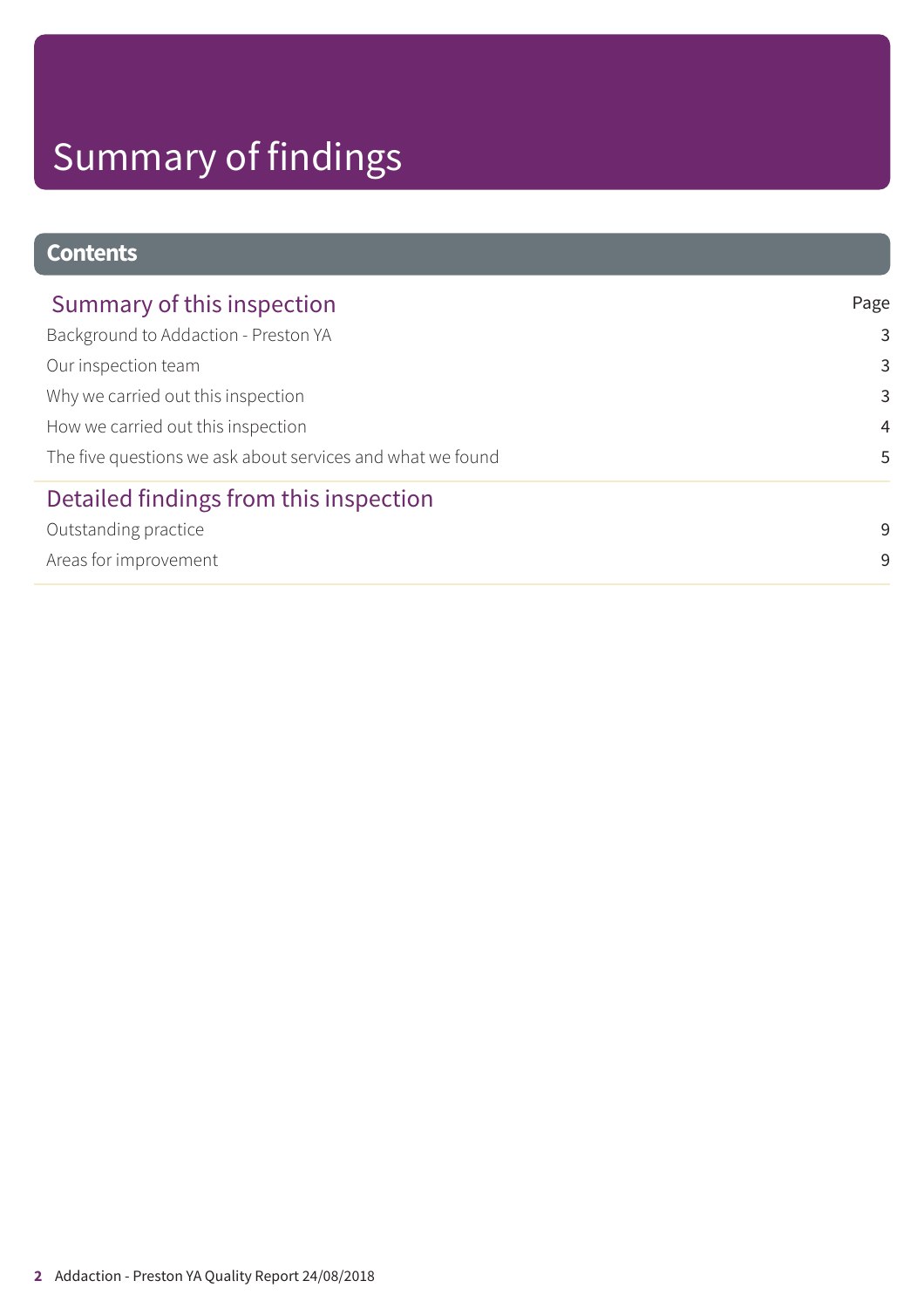## Summary of this inspection

### **Background to Addaction - Preston YA**

Addaction Preston YA provides community drug and alcohol services to young people up to the age of 25 within the Lancashire County Council district.

The service is government funded and commissioned by the local authority.

The main office was in Preston and there were other offices in Lancaster and Burnley. Due to the large geographical area and client need, most clients were seen within community settings such as schools, youth groups and community centres.

We last inspected Addaction Preston YA in July 2017. We issued the provider with three requirement notices that related to the following regulations under the Health and Social Care Act (Regulated Activities) Regulations 2014:

- Regulation 9 HSCA (RA) Regulations 2014 Person-centred care
- Regulation 12 HSCA (RA) Regulations 2014 Safe care and treatment
- Regulation 17 HSCA (RA) Regulations 2014 Good governance

At the time of this inspection, the service was registered to provide the regulated activity of treatment of disease, disorder or injury. There was a registered manager.

The regulated activity "treatment of disease, disorder or injury" covers a treatment service that is provided by a

listed health care professional (as listed in paragraph 4(4) of Schedule 1 of the Health and Social Care Act 2008 (Regulated Activities) Regulations 2014), or a social worker in the case of mental health treatment, or by a multi disciplinary team that includes a listed health care professional, or social worker where the treatment is for a mental disorder, and is intended to treat disease, disorder or injury.

The service no longer provided treatment carried out by or under the supervision of a listed health care professional, or from a social worker; thus there is no requirement for registration of this regulated activity.

The provider did not notify the Care Quality Commission that the service had ceased to carry on the regulated activity as they are required to do under the Care Quality Commission (Registration) Regulations 2009 (Part 4) Regulation 15 (1) (b).

Following this inspection, the provider submitted an application to deregister the service as no regulated activity had been provided for over 8 months. During 2017 there had only been one month of regulated activity provided to one young person. The service was deregistered in June 2018.

Following this inspection we were unable to report against all the necessary key questions as the service was not carrying out regulated acitivities at the time of inspection.

### **Our inspection team**

The team that inspected the service comprised of CQC inspector Clare Fell (inspection lead) and another CQC inspector.

### **Whywecarriedoutthis inspection**

We undertook this inspection to find out whether the service had made improvements since our last focussed inspection on 11 July 2017. At the time of inspection the provider was registered to provide regulated activities and had not submitted their application to deregister.

Following the last inspection, we told the provider that it must take the following actions to improve: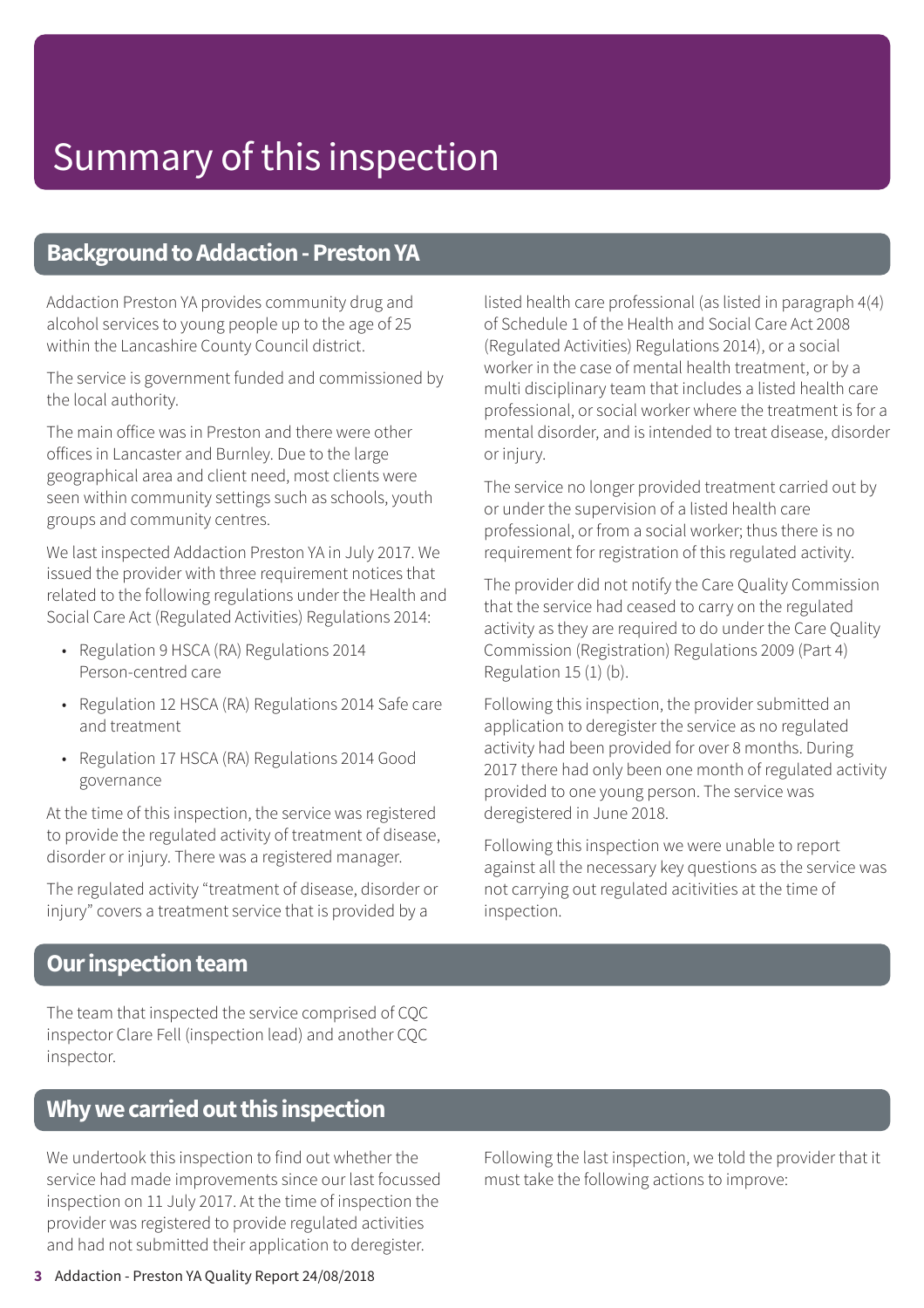## Summary of this inspection

- The provider must ensure that risk assessments are completed in a timely manner. They must be updated regularly and contain risk management plans that reflect the risks identified.
- The provider must ensure that recovery plans are completed for all clients in a timely manner. Recovery plans must be available for staff to access when needed. Recovery plans must be up to date and contain holistic and personalised information. Confidential client information must be stored securely prior to being added to the electronic record system.
- The provider must ensure that systems and processes are effective in improving the quality and safety of the service.
- The provider must ensure that where improvements are identified from audits, an action plan is developed and implemented without delay.

At the last inspection in July 2017, we found that one risk assessment document was not recorded on the electronic system despite the client being referred in April 2017. Three risk assessments had not been updated in line with the organisation's policy of every six weeks and two risk assessments did not have risk management plans.

Recovery plans were not always present or up to date and they were not holistic or personalised. Three recovery plans were missing from the electronic record, seven had not been updated in line with the service policy and three were not holistic or personalised. There was no secure storage for recovery plans and other paper documents prior to being scanned onto the electronic system. Staff told us that documents were stored with personal belongings and other places that were not accessible to other staff.

Client information was not stored securely prior to it being added to the electronic record system. This meant the service was at risk of breaching sensitive, confidential client information. This was not in line with the providers' data protection guidance.

The auditing system was not effective in ensuring all client information was recorded, updated and available to relevant staff. Despite regular audits and reminders to staff and managers, essential client information needed to deliver safe care and treatment was not available.

The provider submitted an action plan to address the above issues to be completed by March 2018.

This inspection was planned following the end of the action plan date.

## **Howwecarriedoutthis inspection**

To understand the experience of people who use services, we ask the following five questions about every service:

- $\cdot$  Is it safe?
- Is it effective?
- Is it caring?
- Is it responsive to people's needs?
- Is it well led?

Before the inspection visit, we reviewed information that we held about the location.

The inspection was announced one working day prior to the visit.

During the inspection visit, the inspection team:

- visited the Preston location
- spoke with the registered manager and team leader
- looked at 20 care and treatment record for clients
- examined a range of audits
- looked at policies, procedures and other documents relating to the running of the service.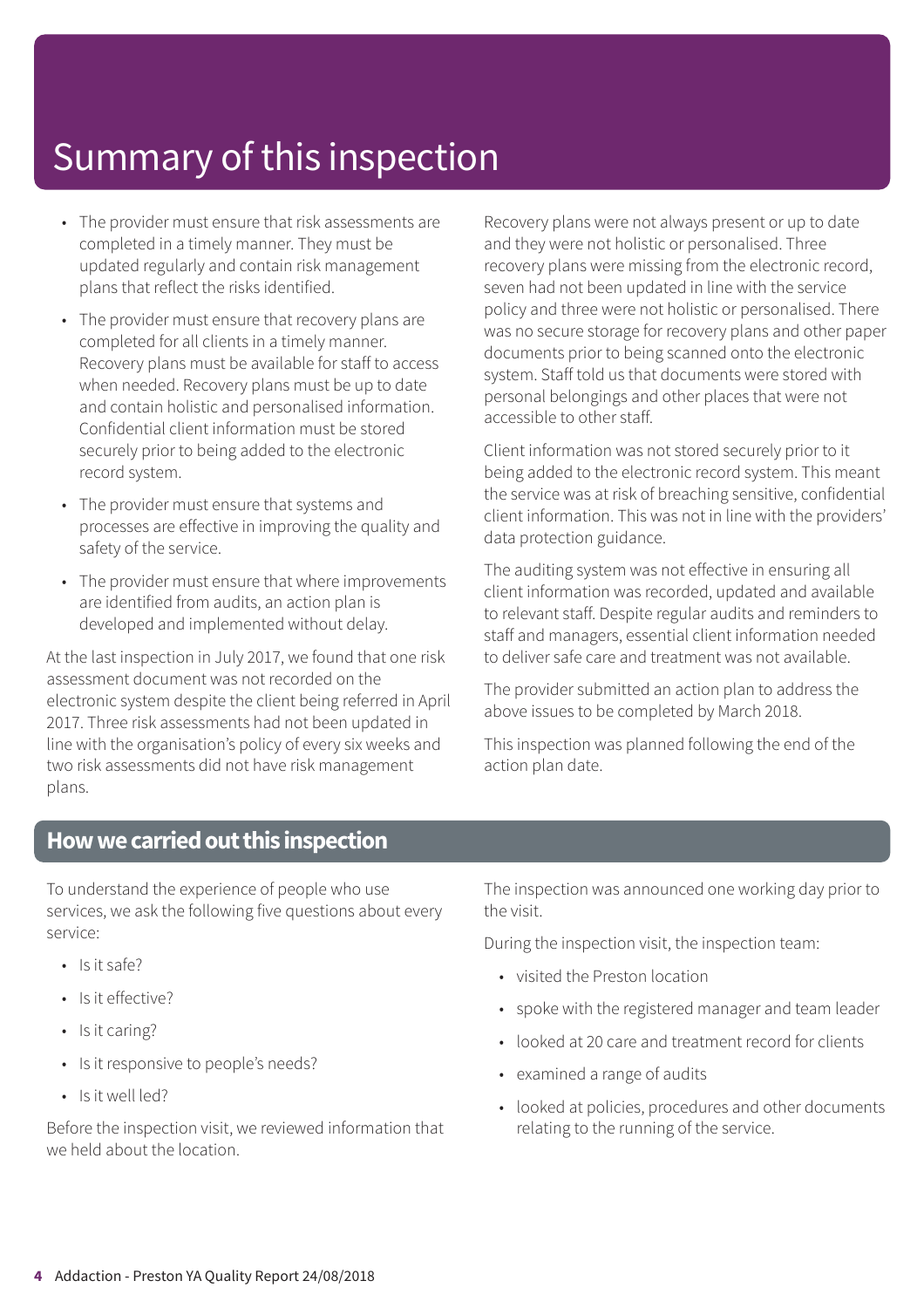## Summary of this inspection

### **The five questions we ask about services and what we found**

We always ask the following five questions of services.

#### **Are services safe?**

We do not currently rate standalone substance misuse services.

We were unable to inspect previous breaches of regulations as at the time of inspection the service was not providing any regulated activities.

#### **Are services effective?**

We do not currently rate standalone substance misuse services.

We found:

• Confidential client information was now stored securely prior to being added to the electronic record system.

However, we were unable to inspect previous breaches of regulations because at the time of inspection the service was not providing any regulated activities.

#### **Are services caring?**

We do not currently rate standalone substance misuse services.

At the last inspection in July 2017, we did not find any breaches in regulation in relation to the caring domain. We did not inspect this domain as the service was not providing any regulated activities.

#### **Are services responsive?**

We do not currently rate standalone substance misuse services.

At the last inspection in July 2017, we did not find any breaches in regulation in relation to the responsive domain. We did not inspect this domain as the service was not providing any regulated activities.

#### **Are services well-led?**

We do not currently rate standalone substance misuse services.

At the last inspection in July 2017, we did not find any breaches in regulation in relation to the well-led domain. However, we had concerns because the service did not ensure people received safe and effective care and treatment.

We found:

• The monitoring systems and processes being used did not ensure that improvements were made and sustained.

We did not inspect this domain as the service was not providing any regulated activities.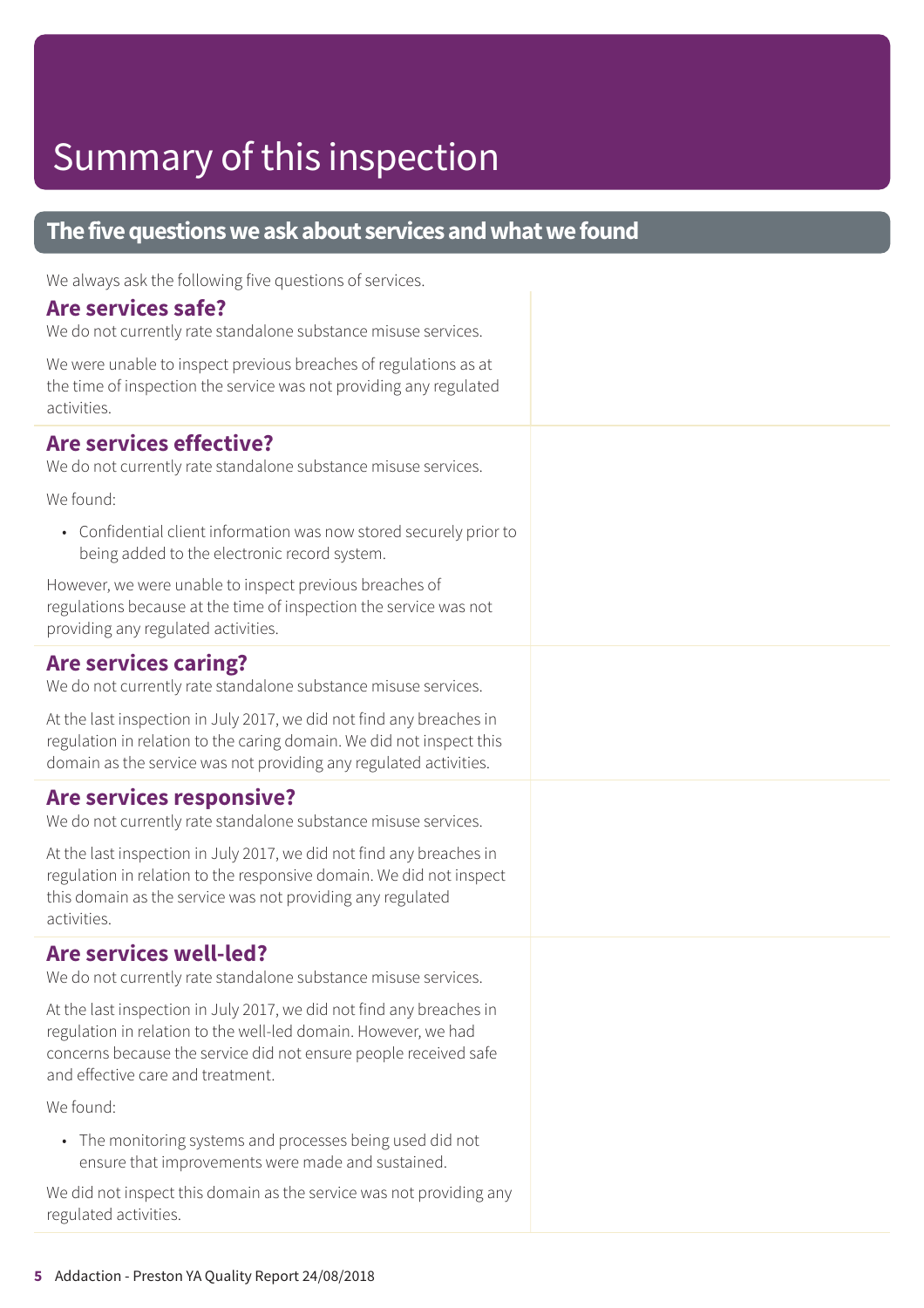## Detailed findings from this inspection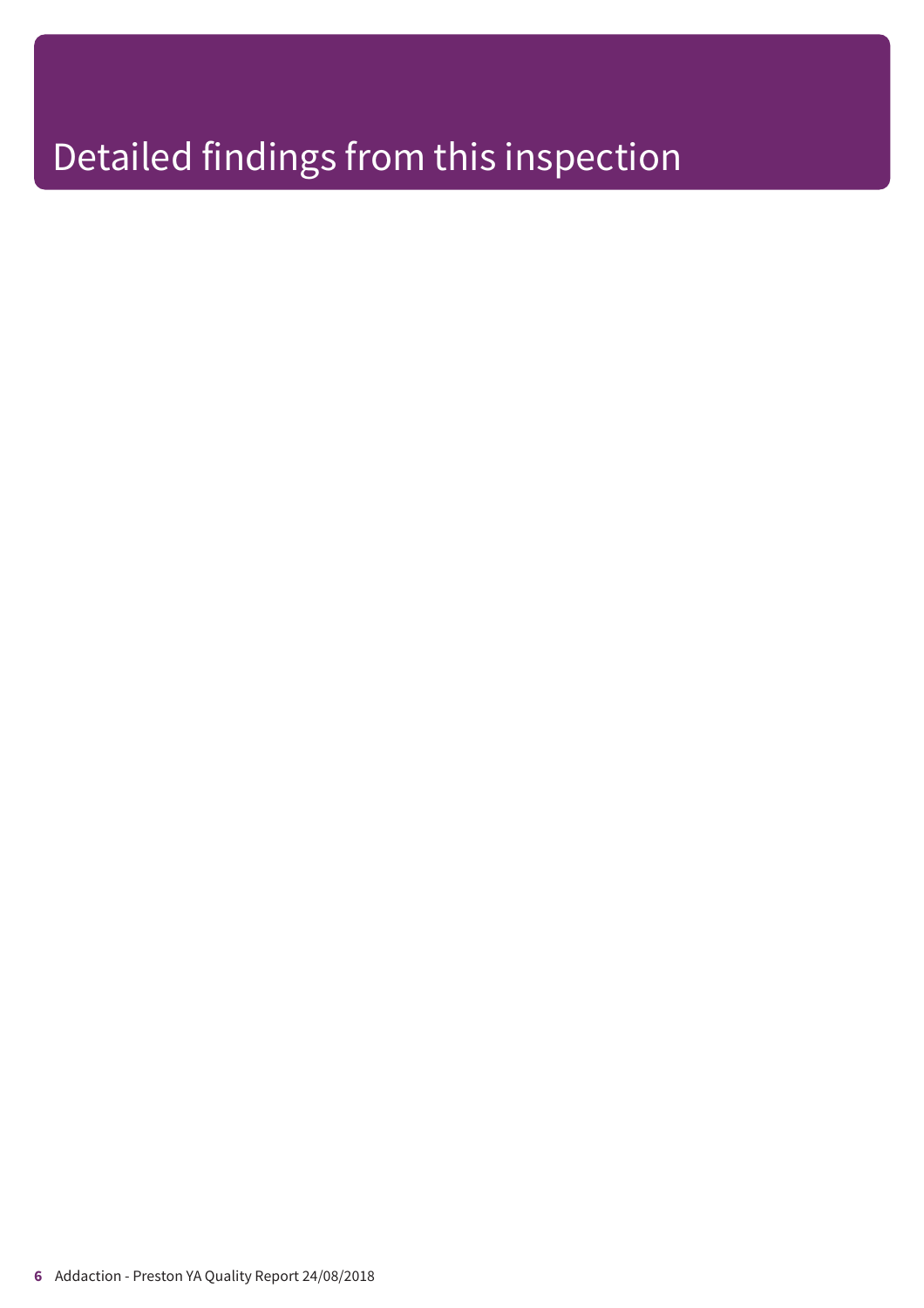## Substance misuse services

| Safe             |  |
|------------------|--|
| <b>Effective</b> |  |
| Caring           |  |
| Responsive       |  |
| Well-led         |  |

#### **Are substance misuse services safe?**

During this focussed inspection in April 2018, we were unable to inspect the safe domain because the service was not providing any regulated activities at the time of inspection.

## **Are substance misuse services effective?** (for example, treatment is effective)

**Assessment of needs and planning of care** (including assessment of physical and mental health needs and existence of referral pathways)

During this inspection we found that individual secure storage bags had been purchased for all staff. This meant that information about clients could now be securely stored before being added to the electronic record system.

However, we were unable to inspect other issues relating to the effective domain because the service was not providing any regulated activities at the time of inspection.

#### **Are substance misuse services caring?**

At the last inspection in July 2017, we did not find any breaches in regulation in relation to the caring domain. We did not inspect this domain as the service was not providing any regulated activities.

## **Are substance misuse services responsive to people's needs?** (for example, to feedback?)

At the last inspection in July 2017, we did not find any breaches in regulation in relation to the caring domain. We did not inspect this domain as the service was not providing any regulated activities.

#### **Are substance misuse services well-led?**

Although we did not inspect this domain, we had concerns from our previous inspection that the service did not ensure people received safe and effective care and treatment.

During this inspection we found evidence that a number of concerns had been identified from the action plan but there had been no improvement since completing the actions.

At this inspection the service no longer provided treatment carried out by or under the supervision of a listed health care professional, or from a social worker; thus there is no requirement for registration of this regulated activity.

The provider did not notify the Care Quality Commission that the service had ceased to carry on the regulated activity as they are required to do under the Care Quality Commission (Registration) Regulations 2009 (Part 4) Regulation 15 (1) (b).

Following this inspection, the provider submitted an application to deregister the service as no regulated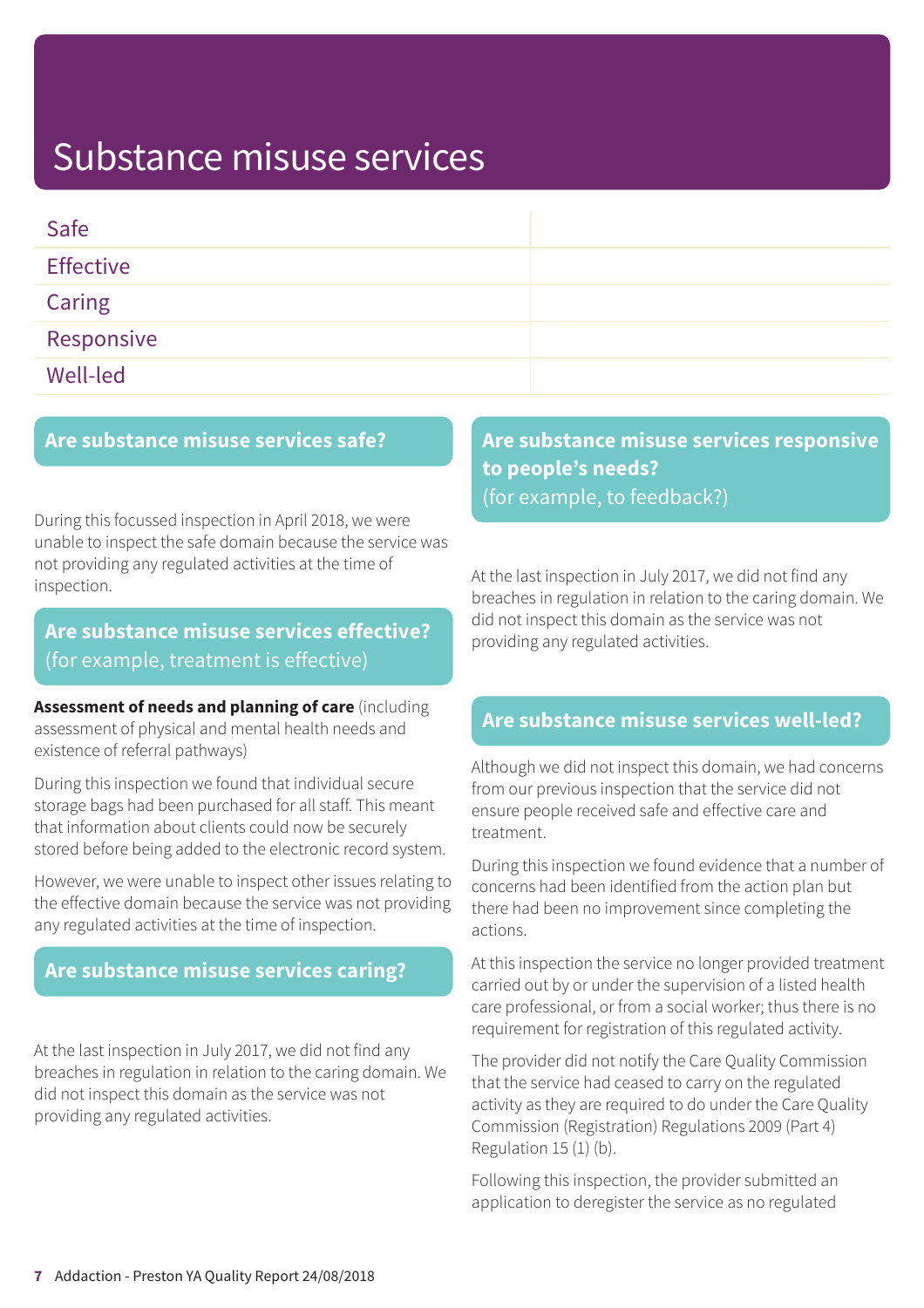## Substance misuse services

activity had been provided for over 8 months. During 2017 there had only been one month of regulated activity provided to one young person. The service was deregistered in June 2018.